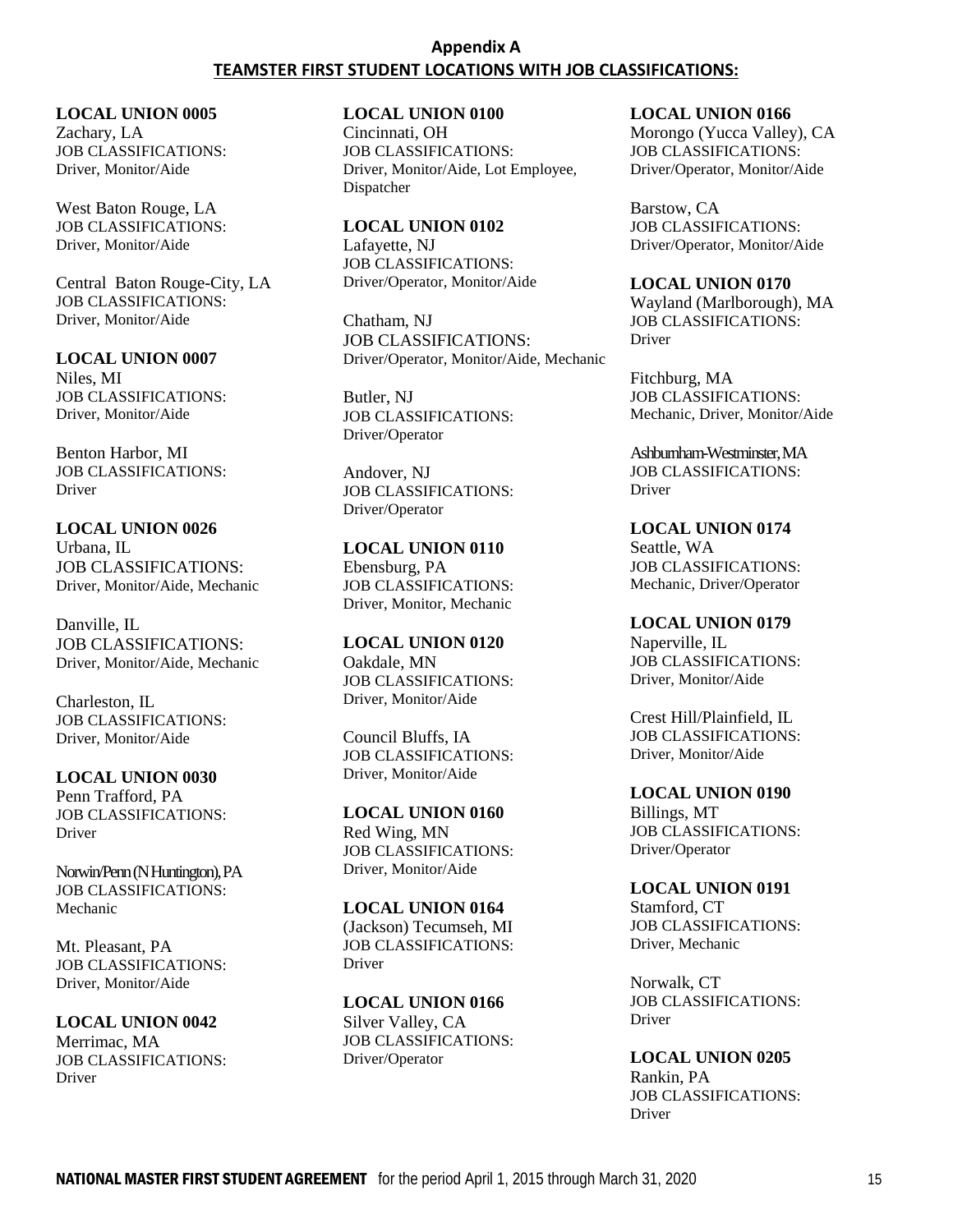**LOCAL UNION 0206** West Linn, OR JOB CLASSIFICATIONS: Driver/Operator

Scappoose, OR JOB CLASSIFICATIONS: Driver/Operator

Sandy, OR JOB CLASSIFICATIONS: Driver/Operator

Molalla, OR JOB CLASSIFICATIONS: Driver/Operator

Junction City, OR JOB CLASSIFICATIONS: Driver/Operator

Fern Ridge (Elmira), OR JOB CLASSIFICATIONS: Driver/Operator

**LOCAL UNION 0245** Rolla-Salem, MO JOB CLASSIFICATIONS: Driver, Monitor/Aide

### **LOCAL UNION 0249**

Three Rivers, PA JOB CLASSIFICATIONS: Driver, Monitor/Aide, Mechanic

Hahn Rd Pittsburgh, PA JOB CLASSIFICATIONS: Mechanic, Driver, Monitor/Aide

**LOCAL UNION 0251** Warren, RI JOB CLASSIFICATIONS: **Driver** 

Providence, RI JOB CLASSIFICATIONS: Driver, Lot Employee, Monitor/Aide

Portsmouth, RI JOB CLASSIFICATIONS: Driver

Pawtucket, RI JOB CLASSIFICATIONS: Driver and Monitor/Aide

Coventry, RI JOB CLASSIFICATIONS: Driver, Monitor/Aide

Richmond, RI JOB CLASSIFICATIONS: Driver

**LOCAL UNION 0252** Tenino, WA JOB CLASSIFICATIONS: Driver/Operator

**LOCAL UNION 0261** Ellwood City, PA JOB CLASSIFICATIONS: Driver, Monitor/Aide

**LOCAL UNION 0264** East Aurora, NY JOB CLASSIFICATIONS: Driver, Mechanic

**LOCAL UNION 0270** New Orleans Parish, LA JOB CLASSIFICATIONS: Driver

Jefferson Parish, LA JOB CLASSIFICATIONS: Driver, Monitor/Aide

# **LOCAL UNION 0294** Saugerties, NY

JOB CLASSIFICATIONS: Driver

Catskill, NY JOB CLASSIFICATIONS: Driver, Mechanic

Syracuse-West, NY JOB CLASSIFICATIONS: Driver, Mechanic

# **LOCAL UNION 0313**

Tacoma, WA JOB CLASSIFICATIONS: Driver/Operator

**LOCAL UNION 0315** Richmond, CA JOB CLASSIFICATIONS: Driver, Monitor/Aide, Mechanic Concord, CA JOB CLASSIFICATIONS: **Driver** 

**LOCAL UNION 0325** Rockton, IL JOB CLASSIFICATIONS: Driver and Monitor/Aide

**LOCAL UNION 0326** Newark, DE JOB CLASSIFICATIONS: Driver

**LOCAL UNION 0330** DeKalb, IL JOB CLASSIFICATIONS: Driver, Monitor/Aide

**LOCAL UNION 0331** Cologne, NJ JOB CLASSIFICATIONS: Driver

**LOCAL UNION 0332** Westwood Heights, MI JOB CLASSIFICATIONS: Driver

Linden, MI JOB CLASSIFICATIONS: Driver, Monitor/Aide

Lake Fenton, MI JOB CLASSIFICATIONS: Driver

Flint, MI JOB CLASSIFICATIONS: Driver, Monitor/Aide

**LOCAL UNION 0337** Port Huron, MI JOB CLASSIFICATIONS: Driver

**LOCAL UNION 0384** Methacton-Eagleville, PA JOB CLASSIFICATIONS: Driver, Mechanic, Dispatchers

Plymouth Meeting, PA JOB CLASSIFICATIONS: Driver, Monitor/Aide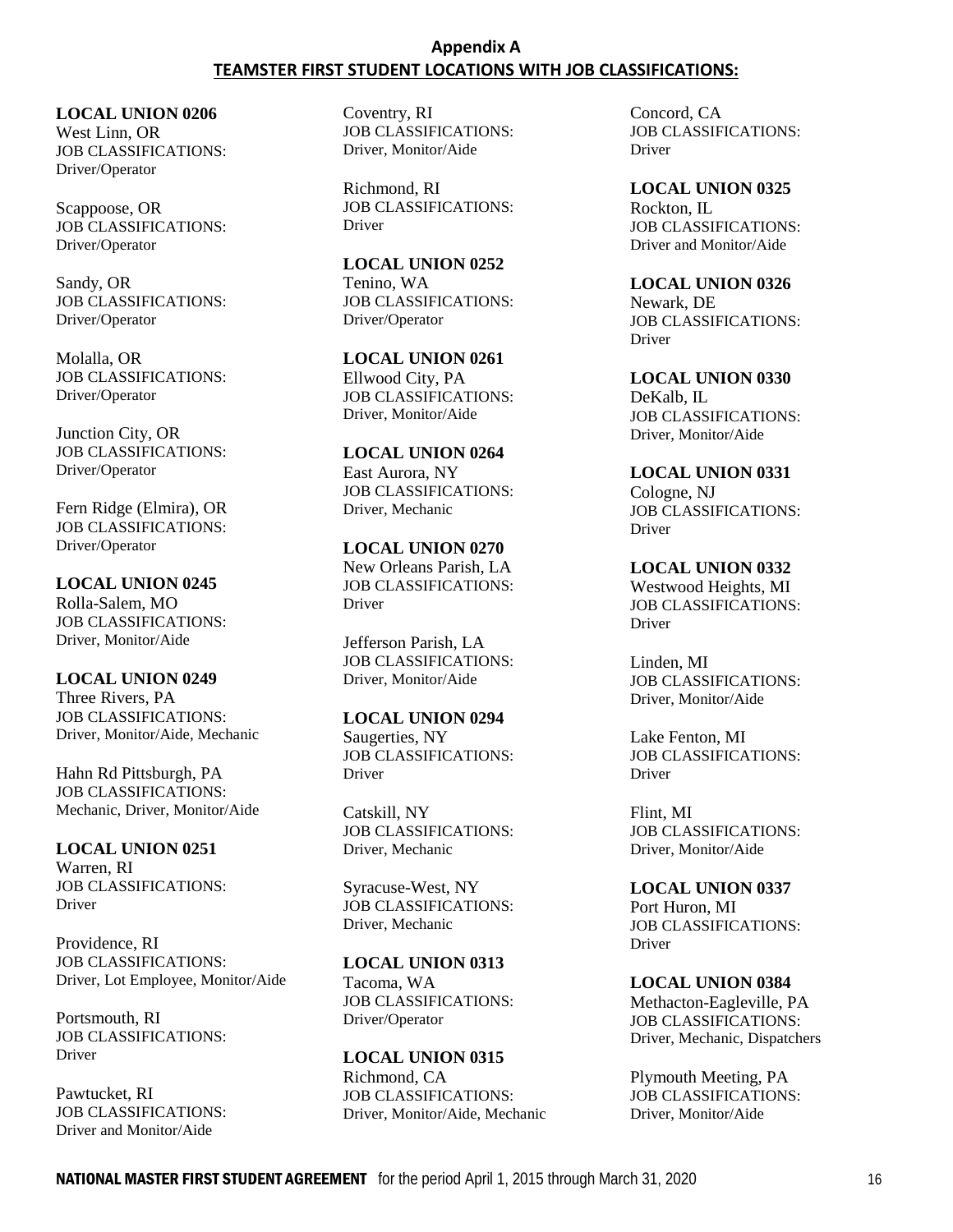Huntington Valley, PA JOB CLASSIFICATIONS: Driver, Washer, Gasser, Porter

New Hope, PA JOB CLASSIFICATIONS: Driver, Monitor/Aide

**LOCAL UNION 0386** Merced, CA JOB CLASSIFICATIONS: Driver/Operator

**LOCAL UNION 0391** Greensboro, NC JOB CLASSIFICATIONS: Driver, Monitor/Aide

**LOCAL UNION 0402** Florence, AL JOB CLASSIFICATIONS: Driver, Monitor/Aide

**LOCAL UNION 0413** Columbus, OH JOB CLASSIFICATIONS: Driver, Mechanic, Dispatchers

**LOCAL UNION 0445** Wallkill, NY JOB CLASSIFICATIONS: Driver/Operator, Monitor/Aide, Mechanic

Valley Central, NY JOB CLASSIFICATIONS: Driver, Monitor/Aide, Mechanic, Maintenance

Poughkeepsie, NY JOB CLASSIFICATIONS: Driver

Pine Bush (Orange County), NY JOB CLASSIFICATIONS: Driver, Monitor/Aide

Millbrook, NY JOB CLASSIFICATIONS: Driver, Montior/Aide, Lot Employee

Kingston, NY JOB CLASSIFICATIONS: Driver, Monitor/Aide, Mechanic, Maintenance

**LOCAL UNION 0449** Buffalo, NY JOB CLASSIFICATIONS: Driver

**LOCAL UNION 0456** Mt Vernon, NY JOB CLASSIFICATIONS: Mechanic

**LOCAL UNION 0469** Trenton, NJ JOB CLASSIFICATIONS: Driver, Monitor/Aide

Neptune City, NJ JOB CLASSIFICATIONS: Driver, Monitor/Aide

Morganville, NJ JOB CLASSIFICATIONS: Tech, Mechanic, Fueler, Yard Employee

Monmouth Junction, NJ JOB CLASSIFICATIONS: Driver, Monitor/Aide

Clarksburg, NJ JOB CLASSIFICATIONS: Body Shop

**LOCAL UNION 0483** Boise, ID JOB CLASSIFICATIONS: Driver/Operator

**LOCAL UNION 0491** Smithfield/Dry Tavern, PA JOB CLASSIFICATIONS: Driver, Monitor/Aide

Carmichaels, PA JOB CLASSIFICATIONS: Driver, Monitor/Aide

### **LOCAL UNION 0493**

Norwich, CT JOB CLASSIFICATIONS: Driver, Techs

Brooklyn, CT JOB CLASSIFICATIONS: Driver

**LOCAL UNION 0512** Jacksonville, FL JOB CLASSIFICATIONS: Driver, Monitor/Aide, Mechanic

**LOCAL UNION 0519** Oak Ridge, TN JOB CLASSIFICATIONS: Driver

**LOCAL UNION 0525** Highland, IL JOB CLASSIFICATIONS:

Driver, Monitor/Aide **LOCAL UNION 0542** San Diego, CA

JOB CLASSIFICATIONS: Driver, Tech, Mechanic, Fueler

**LOCAL UNION 0554** Omaha, NE JOB CLASSIFICATIONS: Driver, Monitor/Aide, Mechanic

**LOCAL UNION 0570** Baltimore, MD JOB CLASSIFICATIONS: Driver, Monitor/Aide

**LOCAL UNION 0572** Upland East/San Bernadino, CA JOB CLASSIFICATIONS: Driver/Operator, Monitor/Aide, Mechanic

San Fernando (and Gardena), CA JOB CLASSIFICATIONS: Driver/Operator, Monitor/Aide, Dispatcher, Trainer

Pasadena, CA JOB CLASSIFICATIONS: Driver/Operator, Monitor/Aide

Palm Springs, CA JOB CLASSIFICATIONS: Driver/Operator, Monitor/Aide, Mechanic

Los Angeles Unified School Dist -Charter Teamsters, CA JOB CLASSIFICATIONS: Driver, Monitor/Aide, Mechanic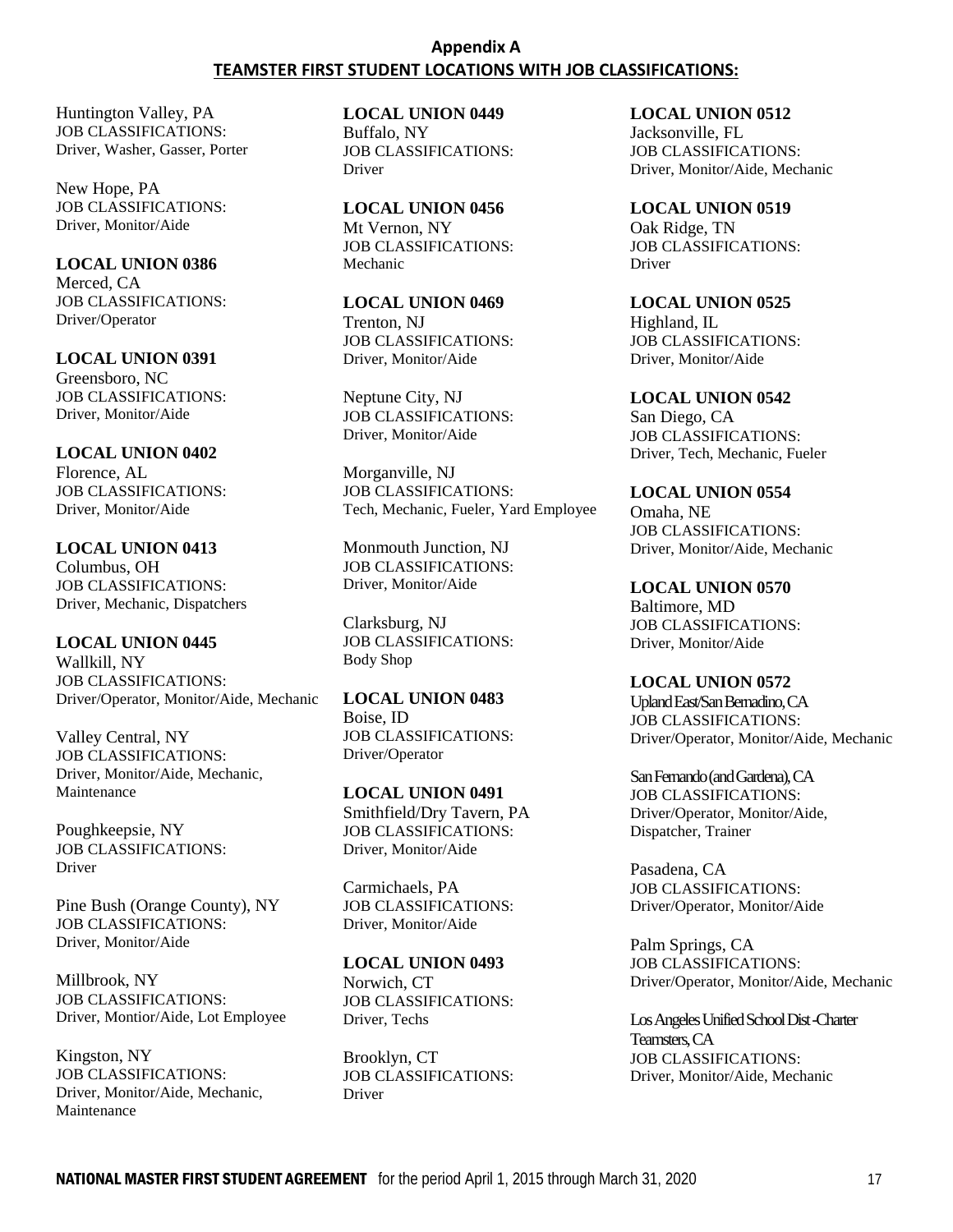LAUSD-Los Angeles-Dominguez-San Fernando, CA JOB CLASSIFICATIONS: Driver

LAUSD -Avalon, San Fernando, St. Andrews,  $\Gamma$ A JOB CLASSIFICATIONS: Mechanic, Lot Employee

LA Unified School Dist., CA JOB CLASSIFICATIONS: Driver/Operator

Hesperia, CA JOB CLASSIFICATIONS: Driver, Monitor/Aide, Mechanic

East San Gabriel, CA JOB CLASSIFICATIONS: Driver/Operator

Avalon/Del Amo (LBUSD), CA JOB CLASSIFICATIONS: Driver/Operator

**LOCAL UNION 0597** Brattleboro, VT JOB CLASSIFICATIONS: Driver, Monitor/Aide

Berlin, VT JOB CLASSIFICATIONS: Driver

**LOCAL UNION 0600** Cape Girardeau, MO JOB CLASSIFICATIONS: Driver and Monitor/Aide

**LOCAL UNION 0610** Rockwood, MO JOB CLASSIFICATIONS: Driver, Monitor/Aide, Mechanic

Washington, MO JOB CLASSIFICATIONS: Driver, Monitor/Aide

University City - St. Louis, MO JOB CLASSIFICATIONS: Driver, Monitor/Aide

Riverview Gardens, MO JOB CLASSIFICATIONS: Driver

House Springs, MO JOB CLASSIFICATIONS: Driver, Monitor/Aide

Francis Howell- St. Charles, MO JOB CLASSIFICATIONS: Driver, Monitor/Aide

**LOCAL UNION 0614** Pontiac, MI JOB CLASSIFICATIONS: Driver, Monitor/Aide

**LOCAL UNION 0627** Bartonville, IL JOB CLASSIFICATIONS: Driver, Monitor/Aide, Mechanic

**LOCAL UNION 0633** Swanzey, NH JOB CLASSIFICATIONS: Driver/Operator

Salem, NH JOB CLASSIFICATIONS: Driver, Technician, Dispatcher

Plaistow, NH JOB CLASSIFICATIONS: Driver Nashua, NH JOB CLASSIFICATIONS: Driver, Montior, Mechanic

Moultonborough, NH JOB CLASSIFICATIONS: Driver

Merrimack, NH JOB CLASSIFICATIONS: Driver

Exeter, NH JOB CLASSIFICATIONS: Driver

Dover, NH JOB CLASSIFICATIONS: Driver

Derry, NH JOB CLASSIFICATIONS: Techs, Dispatchers

Sanford, ME JOB CLASSIFICATIONS: Driver, Monitor/Aide, Mechanic, Dispatcher

Tilton, NH JOB CLASSIFICATIONS: Driver, Monitor/Aide

Rochestor/Portsmouth, NH JOB CLASSIFICATIONS: Driver, Monitor/Aide

Bristol, NH JOB CLASSIFICATIONS: Driver

Sutton, NH JOB CLASSIFICATIONS: Driver

Belmont, NH JOB CLASSIFICATIONS: Driver

**LOCAL UNION 0638**

Champlin, MN JOB CLASSIFICATIONS: Driver, Mechanic, Technician

Brooklyn Park, MN JOB CLASSIFICATIONS: Driver, Monitor/Aide

Anoka, MN JOB CLASSIFICATIONS: Driver, Mechanic

**LOCAL UNION 0653** Pembroke, MA JOB CLASSIFICATIONS: Driver

**LOCAL UNION 0662** Schofield, WI JOB CLASSIFICATIONS: Driver, Monitor/Aide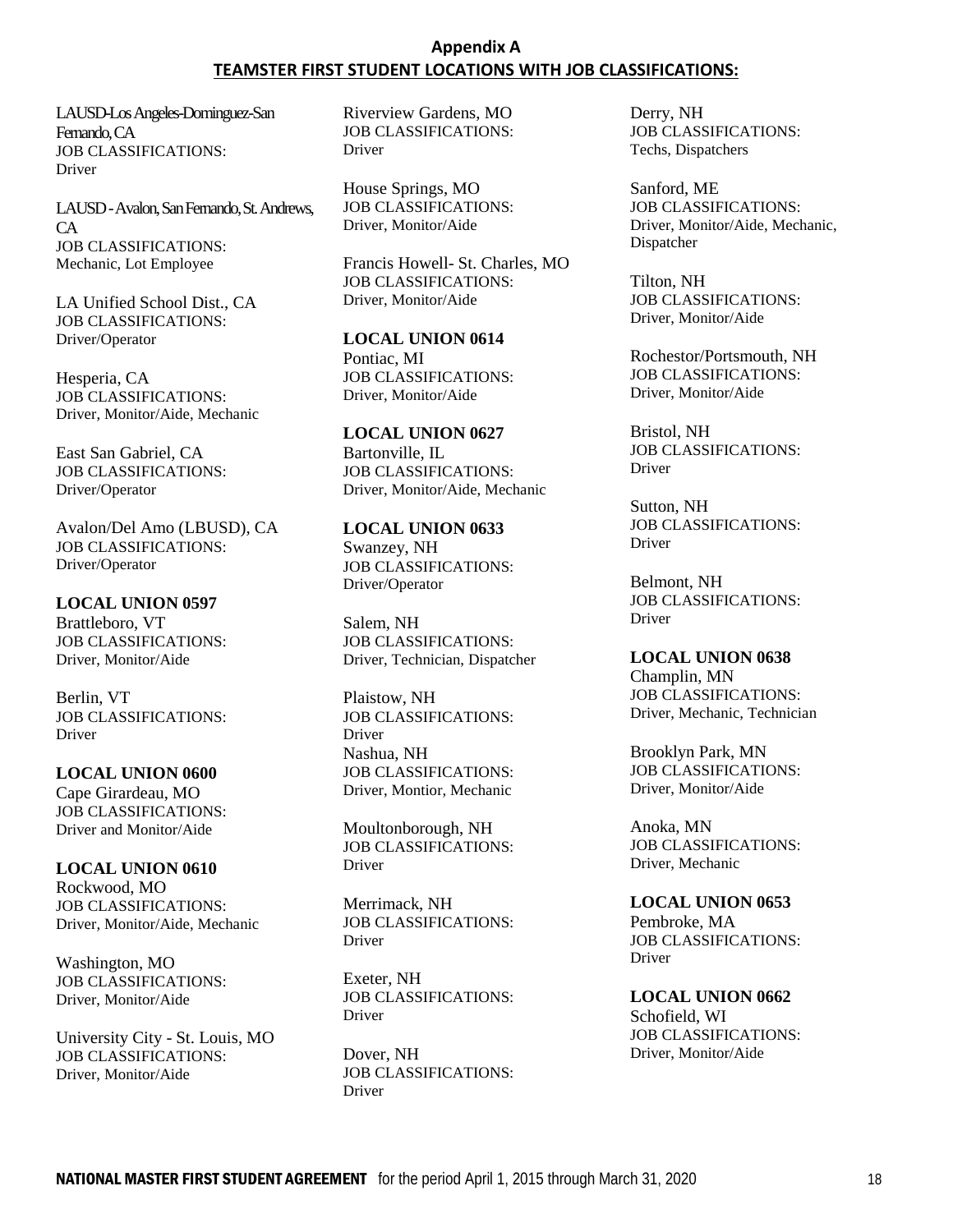**LOCAL UNION 0665**

Santa Rosa, CA JOB CLASSIFICATIONS: Driver/Operator, Monitor/Aide, Dispatcher, Mechanic

San Rafael, CA JOB CLASSIFICATIONS: Driver/Operator

**LOCAL UNION 0671**

Tolland, CT JOB CLASSIFICATIONS: Driver

South Windsor, CT JOB CLASSIFICATIONS: Mechanic

Somers, CT JOB CLASSIFICATIONS: Driver

Manchester, CT JOB CLASSIFICATIONS: Driver

Vernon, CT JOB CLASSIFICATIONS: Driver

West Hartford, CT JOB CLASSIFICATIONS: Driver

Hebron/Lebanon, CT JOB CLASSIFICATIONS: Driver

East Hartford, CT JOB CLASSIFICATIONS: Driver

Bolton, CT JOB CLASSIFICATIONS: Driver

Bloomfield-CREC, CT JOB CLASSIFICATIONS: Driver

Bloomfield, CT JOB CLASSIFICATIONS: Driver

**LOCAL UNION 0676**

Lawnside, NJ JOB CLASSIFICATIONS: Driver, Monitor/Aide

Berlin/Burlington, NJ JOB CLASSIFICATIONS: Driver/Operator

**LOCAL UNION 0690** Chattaroy (Riverside), WA JOB CLASSIFICATIONS: Driver/Operator

**LOCAL UNION 0693** Binghamton, NY JOB CLASSIFICATIONS: Driver, Monitor/Aide

**LOCAL UNION 0695** Verona, WI JOB CLASSIFICATIONS: Driver

**LOCAL UNION 0696** Lawrence, KS JOB CLASSIFICATIONS: Driver, Monitor/Aide

**LOCAL UNION 0722** Rock Falls, IL JOB CLASSIFICATIONS: Driver, Monitor/Aide

**LOCAL UNION 0763** Vashon Island, WA JOB CLASSIFICATIONS: Driver/Operator

**LOCAL UNION 0773** Allentown, PA JOB CLASSIFICATIONS: Driver

Pleasant Valley, PA JOB CLASSIFICATIONS: Driver, Mechanic, Monitor/Aide

**LOCAL UNION 0776** Harrisburg, PA JOB CLASSIFICATIONS: Driver, Mechanic

**LOCAL UNION 0777**

Villa Park/Glen Ellyn, IL JOB CLASSIFICATIONS: Driver, Monitor/Aide

South Holland/Glenwood, IL JOB CLASSIFICATIONS: Driver, Monitor/Aide

Glen Ellyn/Villa Park, IL JOB CLASSIFICATIONS: Driver, Monitor/Aide

Elk Grove, IL JOB CLASSIFICATIONS: Driver, Monitor/Aide

Belvidere, IL JOB CLASSIFICATIONS: Driver, Monitor/Aide

Batavia, IL JOB CLASSIFICATIONS: Driver,Monitor/Aide

**LOCAL UNION 0795** Wichita, KS JOB CLASSIFICATIONS: Driver, Monitor/Aide

**LOCAL UNION 0833** Sedalia, MO JOB CLASSIFICATIONS: Driver, Monitor/Aide

Jefferson City, MO JOB CLASSIFICATIONS: Driver, Monitor/Aide

**LOCAL UNION 0838** Shawnee Mission, KS JOB CLASSIFICATIONS: Driver, Monitor/Aide

Parkville, MO JOB CLASSIFICATIONS: Driver, Monitor/Aide

Olathe, KS JOB CLASSIFICATIONS: Driver, Monitor/Aide

Grandview, MO JOB CLASSIFICATIONS: Driver, Monitor/Aide